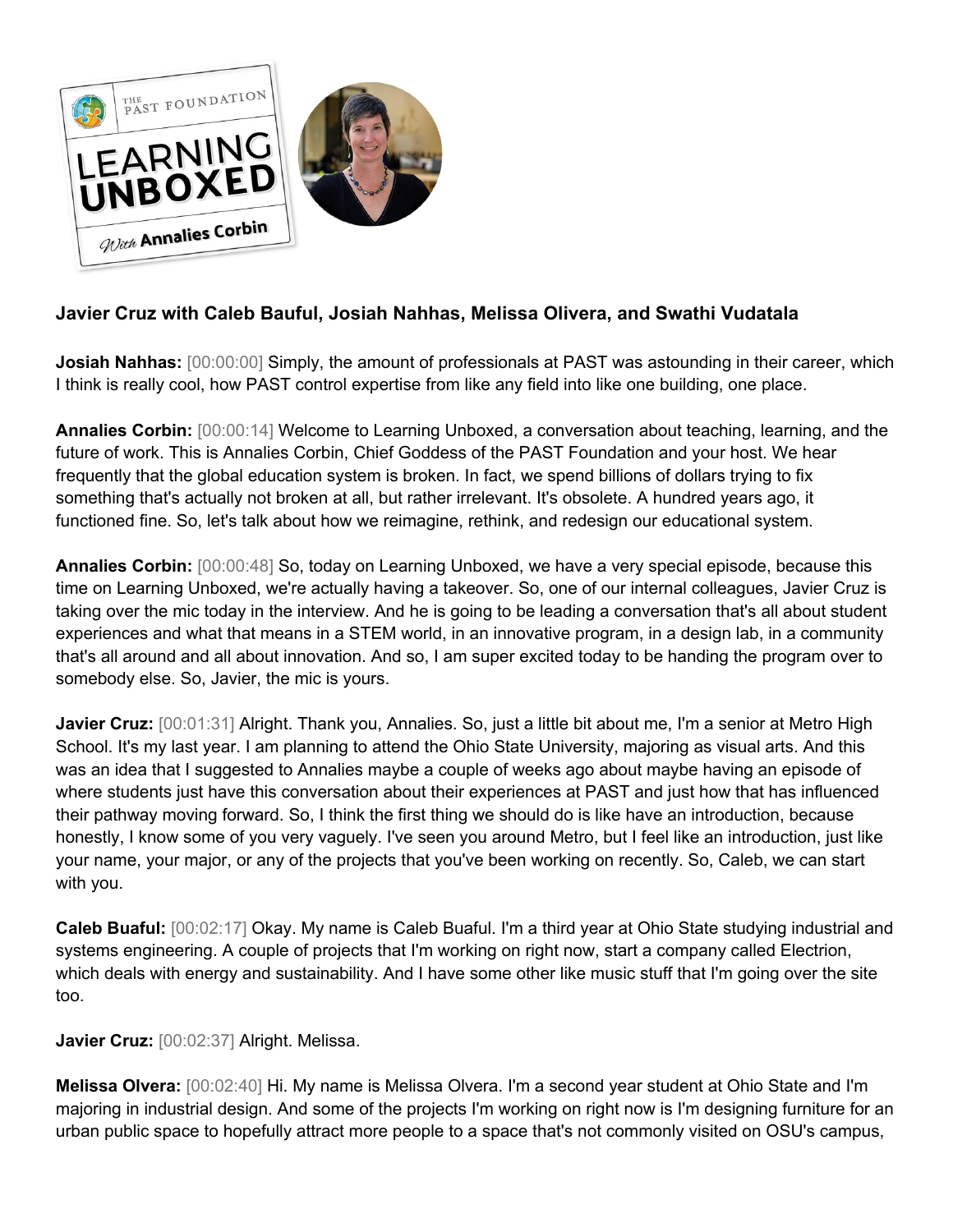as well as creating like a free library system on campus that will encourage more students to take time to read some books.

**Javier Cruz:** [00:03:08] Alright. Cool. Swathi.

**Swathi Vudatala:** [00:03:11] Yeah. Hi, everybody. My name is Swathi Vudatala. I'm a third year at Ohio State studying economics and public policy analysis with a minor in global public health. And a few current projects, I guess one that I was involved with in the past was a podcast called Fresh Off the Boat, and it was an Asian-American podcast. I helped produce episode there. Currently, I'm working with some of my peers at the Fisher College of Business on an impact challenge where we're essentially focused on having more intentional discussions around diversity and inclusion. And yeah, in the future, I'll be pursuing an internship this summer in consulting.

**Javier Cruz:** [00:03:49] Alright. Cool. Josiah.

**Josiah Nahhas:** [00:03:51] Hey, my name is Josiah Nahhas. I'm a first year student at BGSU, majoring in construction management. Because of the pandemic, there's no really projects for me to do as a freshman. But this summer, I'm going to be co-oping at Corna Kokosing in Columbus, Ohio.

**Javier Cruz:** [00:04:06] Oh, that's cool. Cool. Yeah. So, I think this episode was kind of touching base on like, because I know that you guys, at some point in your high school career, you went through a program at PAST. It could have been Metrobots, or a club, a summer program. So, if you guys could also share a little bit about, what was your first introduction to PAST? Was it through a club? Was it through a summer program? And what made you choose that specific program? And then, you can go the same way. So, Caleb.

**Caleb Buaful:** [00:04:38] Okay. So, what kind of got me at PAST was I did a learning center called Digital, which is focused—there were two different types of digital. There was the music side of digital, and then the more graphic side of digital. So, I went the music route, because I have a passion for music and stuff like that. So, I went that route, and I went to Drew U, and also took a couple of classes at PAST. That's how I kind of got my introduction to PAST.

**Javier Cruz:** [00:05:07] That's cool. Yeah. So, like I was trying to go into digital media as well. That's actually how I got this internship at PAST. Right now, I'm working as a video production. I started off as exactly the same, like try to get into the media production aspect to it, but I feel like just through the internship at PAST, I was like, maybe that's not the best route for me. I'm not the best at that, so let me try something new. So, I think that's the cool thing about PAST. So, Melissa, what about you?

**Melissa Olvera:** [00:05:36] I got involved with PAST through the Metrobots. I joined that club my freshman year, and then I stayed in the club all throughout of high school. And then, I continued to be involved with the learning centers, and then helping out some of the summer camps that they run.

**Javier Cruz:** [00:05:50] That's cool. What about you, Swathi?

**Melissa Olvera:** [00:05:52] Yeah. Similar to Melissa, I was also part of the Metrobots all four years of school, joined freshman year, and yeah, I found myself at PAST a lot for that. And then, just like Melissa said, junior year, I also pursued a learning center at PAST through the Bodies Learning Center, and that also found me even more at PAST through that. So, yeah, been pretty, pretty involved there.

Javier Cruz: [00:06:19] Cool. Cool. What about you, Josiah?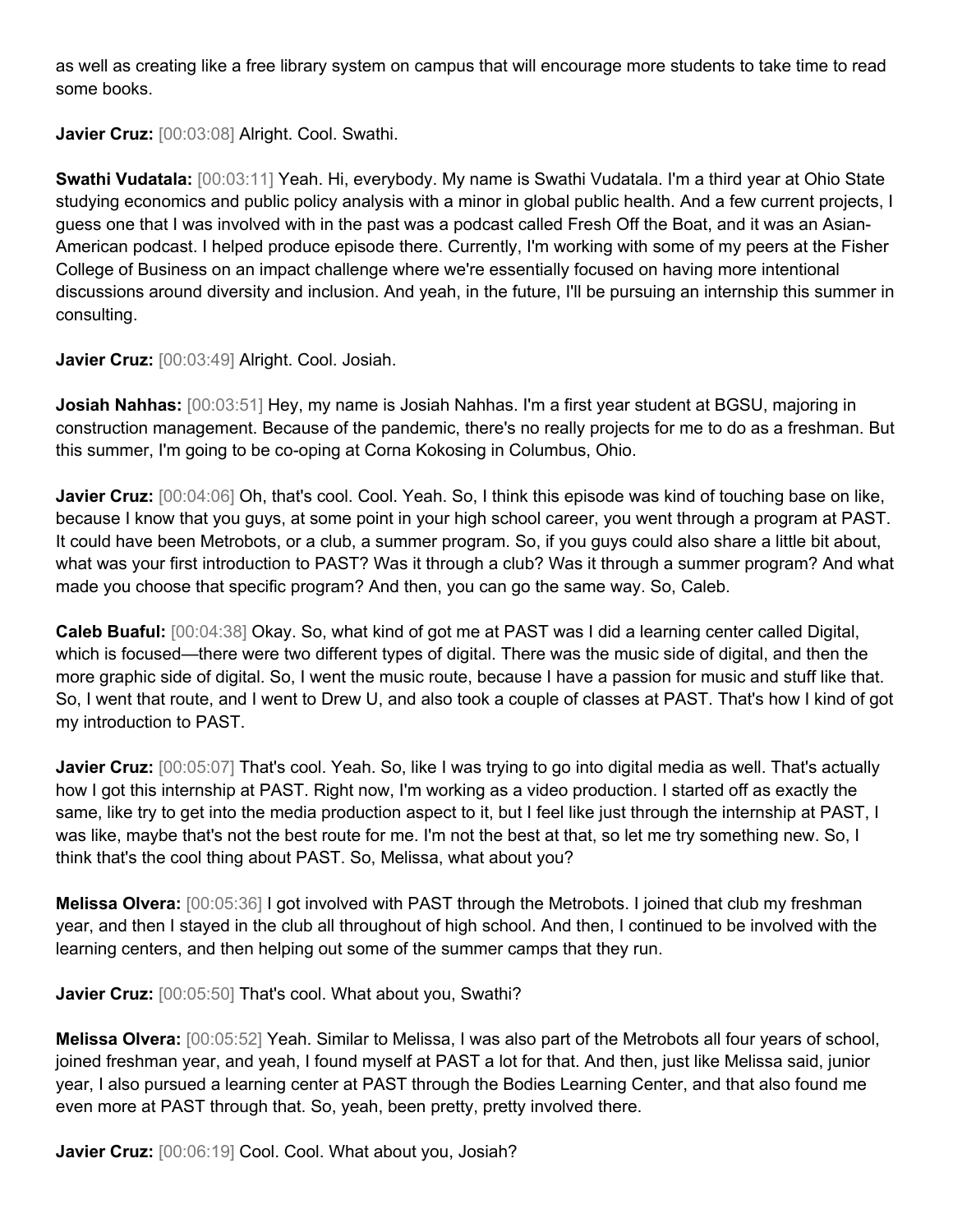**Josiah Nahhas:**  $[00:06:21]$  Yeah. My earliest memory of PAST was actually a Minecraft mathematics club back in the seventh grade or something like that. It was like in the back rooms before the building was remodeled. I really got involved in PAST, of course, with the robotics club, and really the fabrication and mechanical side of robotics.

**Javier Cruz:** [00:06:39] Yeah, that's cool. I mean, I was also interested in the Metrobots, but I never got the chance due to scheduling and all that. So, I kind of wanted to like, to me, this is an opportunity to learn more about the Metrobots and how that worked, because I know a lot of my friends are still at the Metrobots, and they always said, it's a great opportunity, especially for like engineering, and mechanical, and all that. So, I don't know if you want to share any cool projects that you guys did, or how has that influenced your pathway currently?

**Josiah Nahhas:**  $[00:07:05]$  It really helped me in terms of, I feel like any mechanically sided project, I feel like I can do it now or at least have an understanding of how it works. There's a whole another side to robotics, of course, that's like the writing, the research, the grant writing, which Melissa actually did a lot of, which you may be interested in. But the skills that I learned may not help me in my major, but it definitely will help me for any projects I decide to do.

**Javier Cruz:** [00:07:33] So, are you guys all in the same team during the-

**Josiah Nahhas:** [00:07:36] Yeah.

**Javier Cruz:** [00:07:36] Oh, okay. Yeah. So, what was your part in the Metrobots?

**Josiah Nahhas:**  $[00:07:41]$  I mainly worked on the mechanisms. So, you see a robot from actually two years ago, it had these pistons, so it could lift itself up and kind of like drive on blocks. I designed the mechanism with the pistons attached to the robot. My senior year, however, I was the main fabricator, so I was just back in the stop cutting metal, drilling metal, using the mill, the lathe, the chop saw. I found that rather fun.

Javier Cruz:  $[00:08:08]$  Yeah, that's cool. I mean, yeah, that's something that I really wanted to do, especially because I know PAST has so many programs and one of them was like the Metrobots. And when I was in my freshman year, I really wanted to join the Metrobots, but unfortunately, I couldn't. And now, like everyone's talking like how cool it was and like all this experience that they had. I was like, oh, dang.

**Josiah Nahhas:** [00:08:28] I will say it's a huge time sink.

**Javier Cruz:** [00:08:31] Yeah, it is. It is. Because I know you guys want to like these cool competitions. And they would also talk about that in Metro, like you guys won all these cool awards and I was a little bit jealous. But Swathi, what was your part of the Metrobots?

**Swathi Vudatala:** [00:08:45] Yeah, I had more of an administrative business side role on the Metrobots. So, as soon as I started off that, I think I dabbled a little bit in the mechanical and engineering side of it, but I think I had joined right during our build season, which is probably like one of the most inopportune times to join, I think, just because it's very hectic, there's a lot of stuff going on. So, I think I found myself gravitating towards the fundraising and business side, and that's where I stayed for the rest of the time.

**Swathi Vudatala:** [00:09:14] So, yeah. So, throughout my role as the fundraising manager, I think kind of like just I had mentioned, a lot of grant writing, and learning how to work with our sponsors, and retain that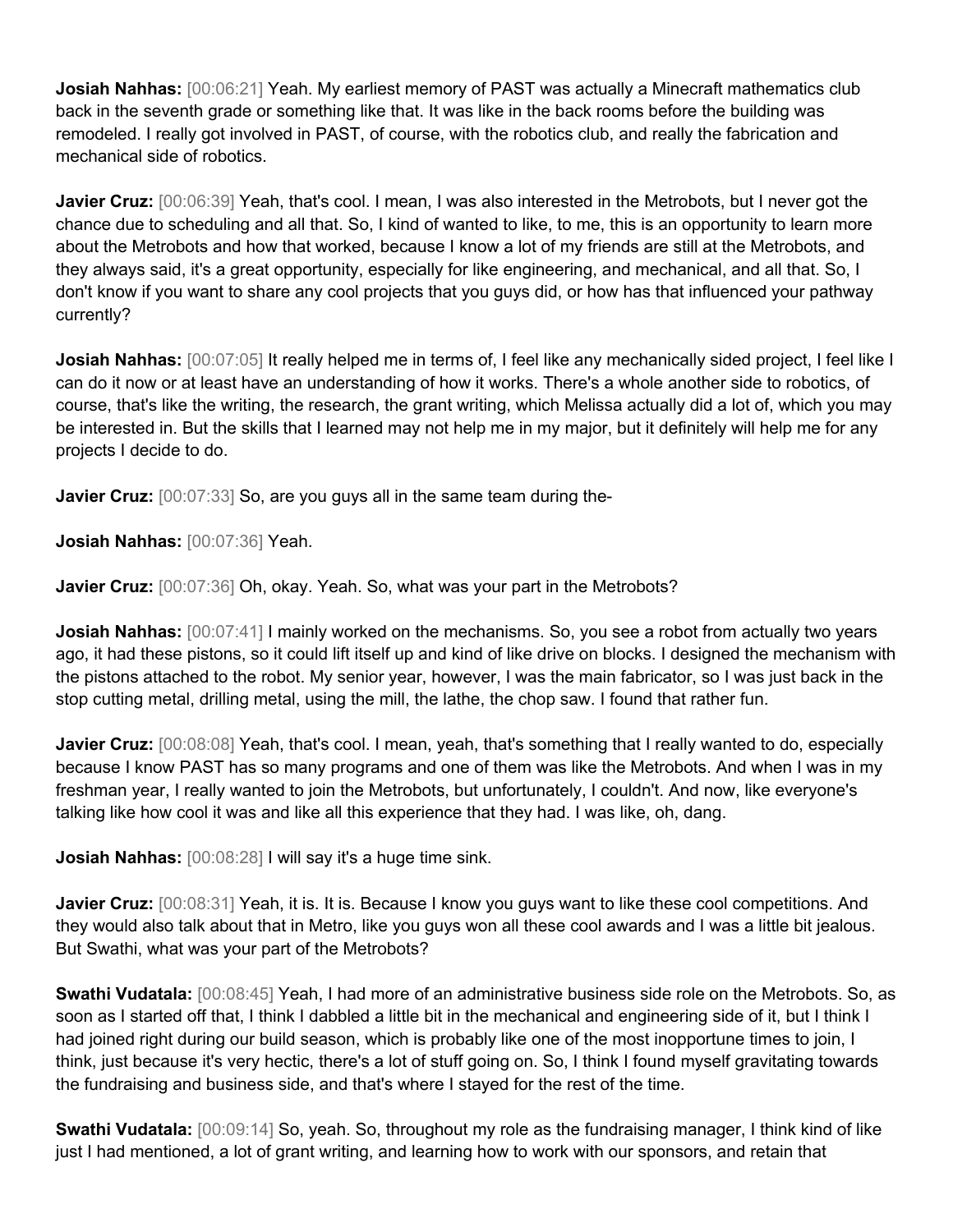relationship, as well as kind of find new people to potentially sponsor us as well, and writing grants, really focusing on that funding. And I think to your question about how it's kind of influenced my, I guess, professional path now, I think it provided a lot of rigorous, I think, professional development and soft skills at like, what, like 14 to 18 years old.

**Swathi Vudatala:** [00:09:46] And I don't think being able to talk to people who are significantly older than me, or are in really high positions, or things like that. Like those types of development and even like learning how to write grants and write professionally, I think that was a lot that I don't think a lot of other high schoolers can say that they've been able to do, so that was really, really cool and really foundational.

**Javier Cruz:** [00:10:07] Yeah, that's very cool. The other question I was going to ask you is, did you have an interest of business or like that aspect before joining Metrobots, or was that something that like you got the job, like got that position at the Metrobots, like maybe I should further this more, or how was that?

**Melissa Olvera:** [00:10:24] Yeah, that's a good question. I think honestly, I was always interested in like more like the public service side, like law and government going into high school and throughout high school as well. And I think what I liked about business is the fact that it was so broad, and I was like, okay, so within it, there's so much you could be doing with the grant writing and fundraising. And one of my degrees is in the business school now, and it's econ, so it's not necessarily like along the lines of what I was doing at the Metrobots, but I think it kind of provided an insight as to how broad the business world can be.

**Javier Cruz:** [00:10:58] Yeah. Oh, that's very cool. What about you, Melissa?

**Melissa Olvera:** [00:11:01] So, similar to Swathi. I also was on more like the business and administrative side of things. For a little bit of time, I was on like the engineering side. And even though that's kind of what I do now, I just found myself being more attracted to that business and administrative side of things. And for most of my time on the Metrobots, I was a manager on the team. So, even though I was on that administrative side, I took on more of like, there was managing those small subgroups that we had, kind of like overseeing everything they were doing.

**Melissa Olvera:** [00:11:33] So, I kind of dabbled into like the grant writing, the fundraising, but also like the media aspect of everything, and like photography or like producing videos, and then also like our outreach portion, which was a huge part of our team, like the reason that we did get so many cool awards, like go to like worlds and whatnot. So, I got to help with all of that too. So, that influenced me because I gained so many soft skills that have helped me in my design career so far.

**Melissa Olvera:** [00:12:01] Like I get to be like leaders on projects, because I can like manage people well and like I can understand like from a design point like the way that—like what a user might need if I'm like designing a product or something, and like how that might be incorporated into different types of communities and whatnot. So, a lot of those like really valuable soft skills are the things that I learned that I continue to use now.

**Javier Cruz:** [00:12:26] Very cool. Yeah. I know Caleb, were you at the Metrobots or no?

**Caleb Buaful:** [00:12:28] Uh-uh.

**Javier Cruz:** [00:12:28] No, so you're just like me.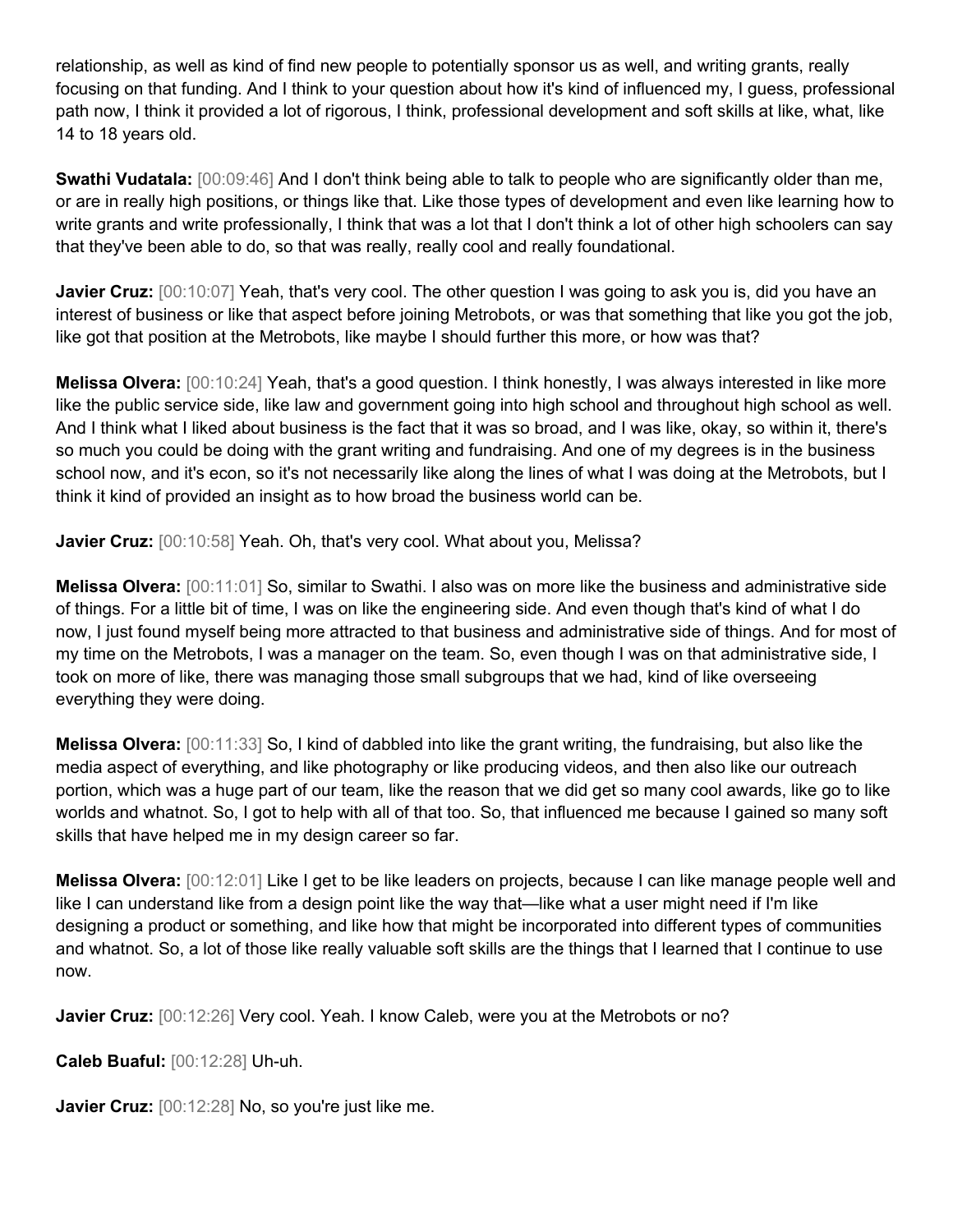**Caleb Buaful:** [00:12:30] I also wanted to join too, but I have picked up sports, so with the whole time commitment, I didn't know if I would be able to do both and school at the same time.

**Javier Cruz:** [00:12:37] Yeah, it's the same with me. I did sports as well, and then just managing that time, but at the same time, I feel like that's a good thing, trying to manage your time, see what works, what doesn't. But I am kind of sad I didn't at least try Metrobots. But did you have any cool internships or how was your learning center?

**Caleb Buaful:** [00:12:59] I took a couple of classes like advanced mechatronics and stuff like that, which was very hands on. So, we did a lot of building and stuff like that, which I found very helpful, because like prior to coming in, I wasn't really a handyman. I'm more of like try to see if I can try, but it kind of gave me a lot of skills that kind of like pushed me and showed me like, hey, you can do it, just look it up, see what you need to do, and then try to get your hands dirty a little bit.

**Caleb Buaful:** [00:13:27] And even just hearing the stuff that they're talking about also applies to like my startup company that I'm a part of, like with the whole grant writing. It's just really, I'm hearing a lot of like things that are similar. And it's very exciting to hear that a lot of people are being introduced to these different things, coming in early, because then they can actually apply that to their lives.

**Javier Cruz:** [00:13:51] Yeah. That's very cool, yeah. Alright. That's something I've like also noticed that sometimes, especially like the communication skills, like I used to be very shy and all this. And then, slowly, like I started to open up more, because I had to like present like with all these people that had to actually work in a group, which was something I was always scared of. And it's something that can help me out through life. So, I know we've all talked about like the influence at PAST, but I feel like, like I said, the Metrobots was something I really wanted to try out, but I couldn't, was there something that maybe you saw at PAST that you wanted to try out but couldn't or wish that you could have tried?

**Swathi Vudatala:** [00:14:32] I think I appreciated how many programs PAST had. I thought like being there all the time in high school, I was like, yeah, I know what PAST does. And I was like, no, I don't. Like the PAST is so much, and with so many students and so many different programs. And I think part of me is just like maybe one summer, if I was free, I would have wanted to help out with some of those programs and help kids learn about X, Y, Z science topics and stuff like that. So, I think it would have been nice to, I guess, be exposed to the parts that weren't necessarily through Metro, but just PAST individually was doing. Yeah, I think that would have been really cool.

**Javier Cruz:** [00:15:10] Melissa, you said you helped out with the summer programs, right? How was that?

**Melissa Olvera:** [00:15:13] I did for one summer. I think was in 2019. I actually helped run one of the summer camps and it was at KIPP Columbus. So, it wasn't even at PAST. It was like another like high school, middle school. And I worked with, I believe, kids who were between the sixth and eighth grade. And that was a really fun experience for me. That lasted like a whole month-and-a-half and I was there every day from like 9:00 to 4:00.

**Melissa Olvera:** [00:15:37] So, kind of like working like a full-time job, like Monday through Friday, but it didn't even feel like it, because the day went by so fast. And like the kids are like, they're so smart and bright. And it was so fun to see them learning all these things that they didn't know about or that maybe they were introduced into like some of their science classes, and then they got to learn more about it in a cool way and like do all these fun projects. So, the programming that PAST does in their summer camps are really cool opportunities for kids to be.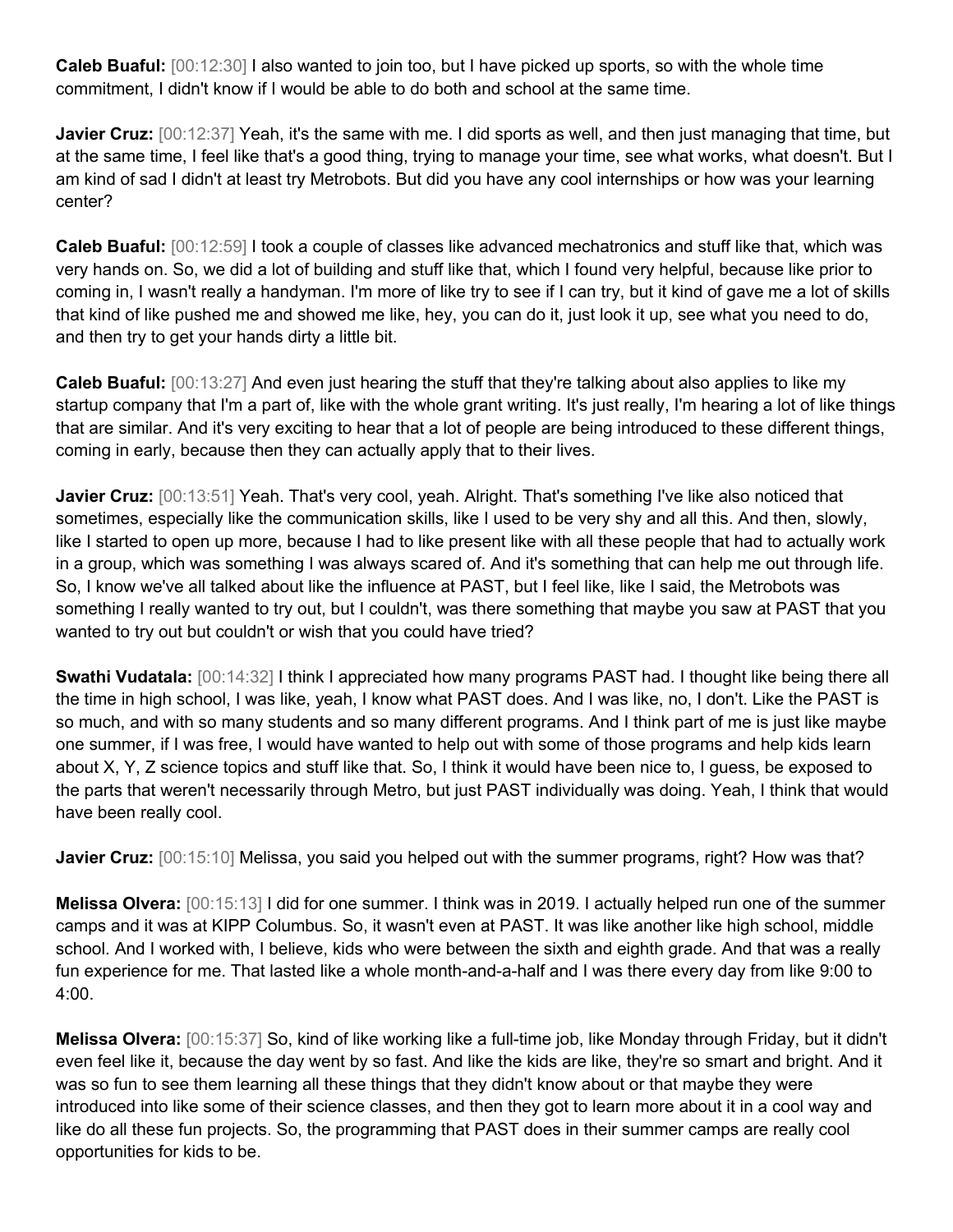**Javier Cruz:**  $[00:16:06]$  Yeah, I do think so too. And I think one of the great things about PAST is that I know they work with so many other schools and it's not just like Metro in general, even though they have a good partnership with Metro, but it's just like the same opportunities that we may get, other schools, they offer that to others, So, it's really cool. I think, Josiah, did you say you did the Minecraft program?

**Josiah Nahhas:** [00:16:28] So, that was back in like seventh grade. But since then, a lot of times in high school, I even volunteered at the FLL Tournaments. And even one year, I did also do the KIPP camp. I was what they called a student ambassador, I think. And it really was just helping these kids with their projects, their learning activities, and their different, I guess, activities that they did, like they are finding things, they built ROVs, which are remote operated vehicles, and they kind of drove them underwater, which was very cool helping them with that.

Javier Cruz: [00:17:02] What about you, Caleb?

**Caleb Buaful:** [00:17:04] Like Swathi said, just getting more involved with stuff outside of Metro. And even with Metro, some of the stuff we did, like I had taken a Tai chi class, which was very cool, and it was a new experience, and it's definitely something I'm glad that I was a part of. So, just kind of tapping into that market outside of Metro, and kind of learning more about what to do, and just kind of get myself more involved with them.

**Javier Cruz:** [00:17:29] Yeah. I think I could say the same in a way. Like I share that same experience. Due to the class at Metro that was in partnership with PAST, I kind of feel like I dabbled in a little bit of everything, especially the Tai chi class and the wellness. And then, from there, that's where I started going into the media aspect of what I wanted to do. That's what I learned. Because like the first two years, I didn't know what I was going to do. Like I didn't have, I was like, like what major should I choose?

**Javier Cruz:** [00:17:56] And due to like dabbling in little things and like getting hands on from this learning center, and I'm like, maybe that's not the right thing for me, let me try this. They just let you explore and I think that's the great thing about PAST. So, yeah. And then, a little bit off-topic from PAST, but I was just wondering, I know the COVID pandemic is just like, they brought a huge just hole in the education system, especially like online learning.

**Javier Cruz:** [00:18:23] Like I know we've all had our like horror stories of like virtual online learning. And in my personal experience, it wasn't the best. Teachers were trying to pull everything together and see what they can do. And then, some teachers couldn't even figure out Zoom, so that was a whole story. But in your opinion or experience, like what is something that the current education system is missing or failing at, or like what is the suggestion? It could be big or small. It's just from your personal experience.

**Swathi Vudatala:** [00:18:53] Something that I've noticed and I've talked to my peers about is just the fact that I think we're so incredibly focused on the grades, and the outcome, and that GPA, and whatnot. And I think while it is important to have some sort of metric to measure how you're performing and whatnot, and whether or not you've actually learned the concepts, I find that like because especially it's in a virtual environment, too, I'm literally going through classes for the sake of getting them over with and getting an A in it and moving on. And that's like my end goal.

**Swathi Vudatala:** [00:19:24] And it's so sad, because like I'm paying tuition, and I'm paying money to this university to learn, and I'm not even putting the effort into actually like, do I actually retain anything? Do I actually care, or am I actually struggling in learning, or am I just trying to get this over with for the sake of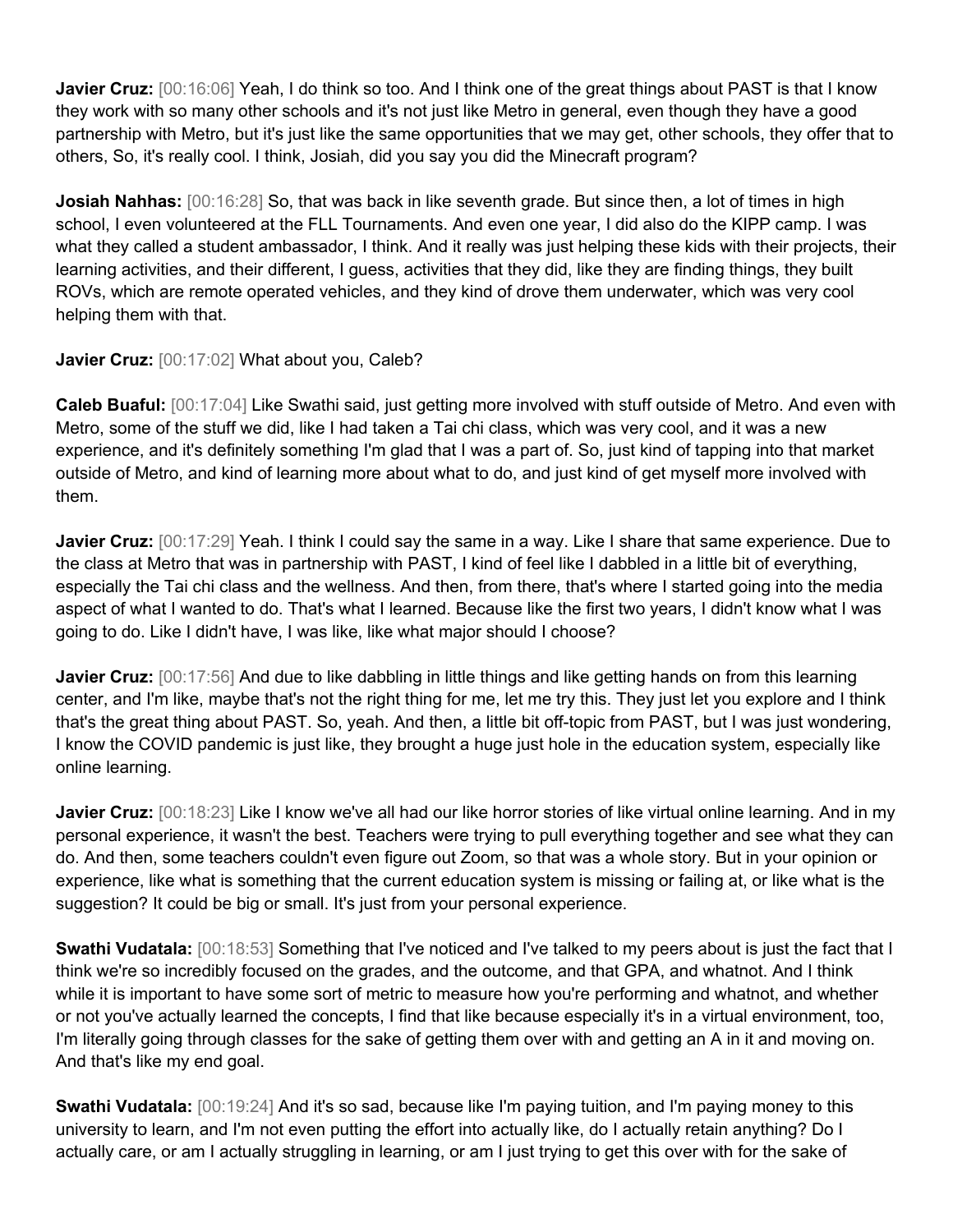getting a name and just being done? So, I wish we found a way to strike a balance between like—and there have been some classes where I've actually really struggled.

**Swathi Vudatala:** [00:19:50] There is an accounting class where I found myself going to office hours because the professor, she was very intent on making us actually learn, and if that meant us bombing an exam and if it helps us to learn better, then so be it, right? So, I appreciated the fact that she took a much more personalized approach into making sure that we actually understood what we were learning rather than just like funneling out bajillion students, we're just getting As and whatnot, grades in these classes, but not actually learning.

**Swathi Vudatala:** [00:20:19] So, I feel like there's a couple of classes here and there throughout my high school and college career where I actually had to struggle, and go to office hours, and forced myself to learn, because I wanted to and the professor showed interest versus taking classes that I'm just like, I'll get an A, but do I remember anything in it? No. Do I actually—yeah. So, I wish we kind of put more of the focus on not just like the end goal, and the outcome, and that metric, but actually the process of learning. Do we actually understand anything?

**Josiah Nahhas:** [00:20:48] Maybe activities that relate to the class itself, because our physics class, they're like, okay, we're going to do all the labs online. So, they give us this tiny little red box. I can actually show you what. It's called a IO Lab. And they can measure like acceleration, and velocity, and force. And it's all kind of cool stuff, but activities that they have us do with it, it doesn't really correlate with the class. They're just kind of random. And it's really hard to create these hands-on activities that you can both do virtually and that help you learn, I feel.

**Caleb Buaful:** [00:21:25] Something I would say is kind of like personalized learning, I feel like a lot of the times, we're just taking a lot of like random classes, like, hey, just fill this requirement. We don't really care what you do, but just fill this requirement. But if we could just find classes that are more geared towards what we're doing, and what we're studying, and the stuff that we would use like past college, like she was saying, like the retention, like a lot of these classes, we're taking them just because.

**Caleb Buaful:** [00:21:48] And because of that, like we're just, hey, I just need to know this for the exam, and after that, I'm okay. That's all that matters. So, trying to find those classes that are actually stimulating to your brain, but also, I think, that you would want to learn about and want to know, and stuff that you would actually still retain in your mind and would help you like past college is definitely something we should put more emphasis on.

**Javier Cruz:** [00:22:13] Yeah, I totally agree, honestly. Yeah.

**Melissa Olvera:** [00:22:15] For me, I'm kind of in the same boat as Josiah, where I wish there was more like hands-on learning that was incorporated in what we're doing, because at least for me, as a design student, like everything I do is hands on. And after the pandemic hit, everything became virtual. And if I'm like designing something, it's always conceptual. Like I'm never doing anything with my hands or like making it come to life, which makes it really hard to like go through that design process and like really understand the different methods that I'm using to try to create something, which is applicable in like most classes.

**Melissa Olvera:** [00:22:50] Because you go to the class, and it's like, it's a lecture, and then you just leave, because you admit you don't have any questions. And you're not really retaining information like after that, even if you do the homework assignment. So, finding a better way to like incorporate like more interactive learning and like things that actually stimulate your brain rather than just like sitting there, and then like going back and studying, and then just waiting.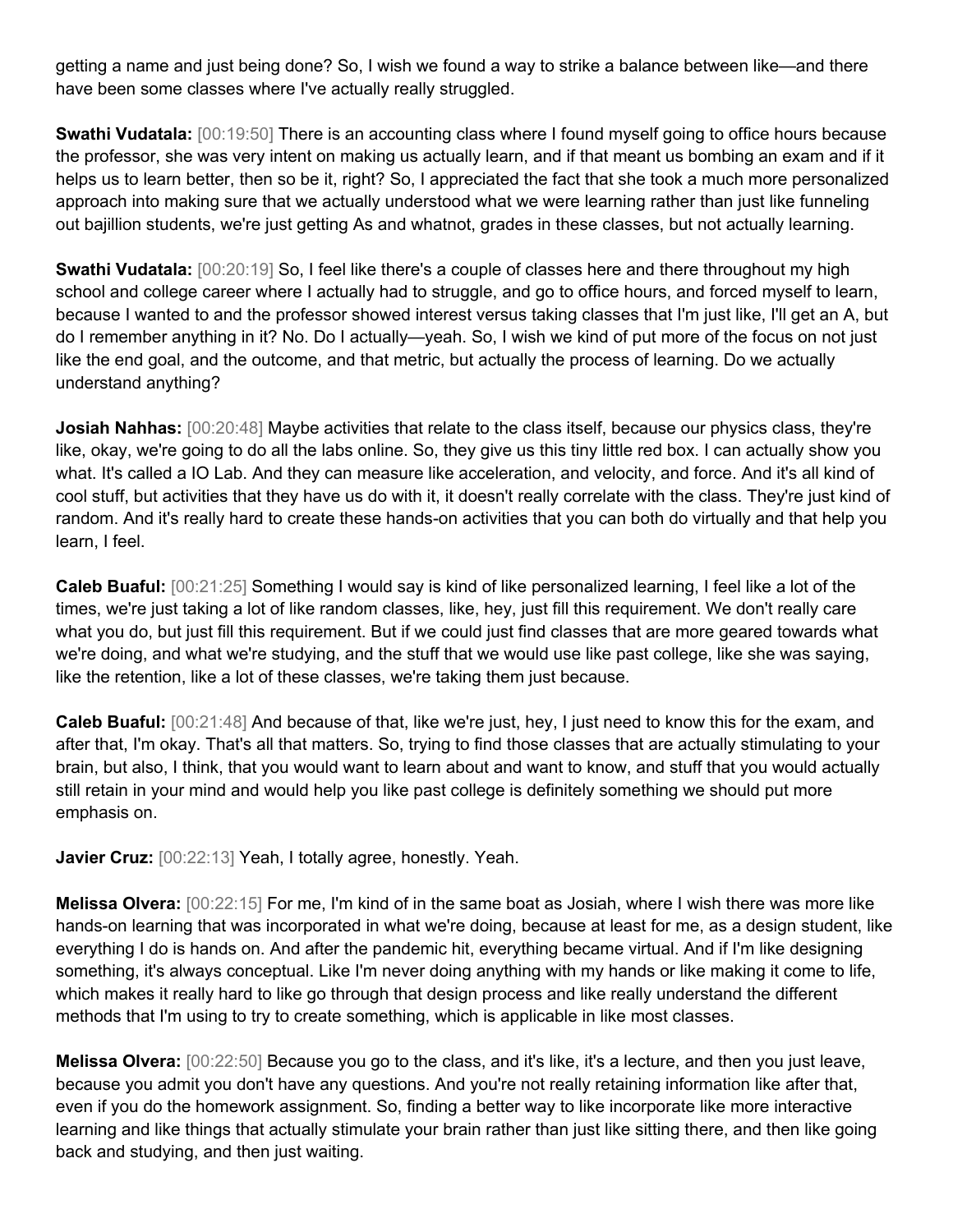**Javier Cruz:**  $[00:23:13]$  Yeah, I agree. Like even though I'm still in high school, I kind of feel the same way. We're like, sometimes, you're just, I guess, mindless studying, you're just trying to memorize everything to just get that grade, pass that test, and then move on to the next one. And there's not enough hands-on learning. And so, yeah, maybe like a balance between that, and then especially a lot of hands-on learning, internships, experiences, and all that, which I've always been grateful that I have this internship, because I feel like with like Metrobots, like for you guys, it was Metrobots or just another internship you guys had, even though in that moment, it could have felt like very fun. It was just like another club.

**Javier Cruz:** [00:23:52] Moving on, you realize that they helped me and like Swathi helped there in their business, for their entire business, and Caleb helped them with writing the grants in his upcoming startup. So, I think there should be a balance between having classes that further your pathway, but at the same time, get you enough hands-on learning. And so, with that, I was just going to ask, like since you guys were at the PAST and you guys dabbled in the PAST programs, was there any program that you would like to see maybe further grow or would you like to see a different program maybe implemented, like just a completely new idea? If you guys had something in mind.

**Caleb Buaful:** [00:24:34] I could start. Maybe even implementing like real world stuff. Like a lot of the schools now, like you don't learn like, hey, this is how you can file your taxes, don't go pay somebody to do it. Here's how you can do it. More real world application stuff that we can use, not depending on our major or not depending on where we go, but just like everyday skills that we can pick up on, that we can actually use.

**Javier Cruz:** [00:24:58] Yeah. So, like with Caleb, with that, I feel like everyone says that, we need like a class that teaches how to file taxes, because even then, we were like 16, you're just starting to get a job, like maybe that should be a high school class, because like you're just getting them a job and you feel—sometimes, I know I went blindly, then I thought that money was mine. But in reality, it isn't. When you get that first paycheck, you realize you don't have that paycheck as to pay in taxes. So, I feel like that there should be a class about that. And it could be in the economics aspect.

**Caleb Buaful:** [00:25:32] And even going into like business like, hey, this is what you should look out for. Always kind of put yourself first in terms of business, because if you don't put yourself first, nobody will, try to look out for yourself. I don't know, just like real world stuff that we can actually use.

**Javier Cruz:** [00:25:54] I know one is like, I guess, more in that way, in the aspect of art or media. I know we slowly started to get more like the photography classes in high school, but I feel like maybe we should have more just to like explore that realm, because I feel like we're always—like I feel like technology, like the T in technology, in STEM can also incorporate media. And so, I think that would be very cool if we have like a class about digital media, Flix, graphic design, and especially like video production, audio production, I feel like that's a very important class, especially right now. Like everything's going digital. And most of the jobs are digital right now. So, I think that would be a very cool class that could be implemented. And I know PAST is dabbling in that, which is very cool,

**Melissa Olvera:** [00:26:40] Kind of piggybacking off that, I think expanding their summer camps would be a really good opportunity to like incorporate more of that business aspect, media aspect into whatever they're teaching. Because if I'm not wrong, I think most of them are like STEM-based. I think I've only ever seen them do like one kind of like art based on, but I know that a lot of people who did the art based on or a lot of the kids really enjoyed it.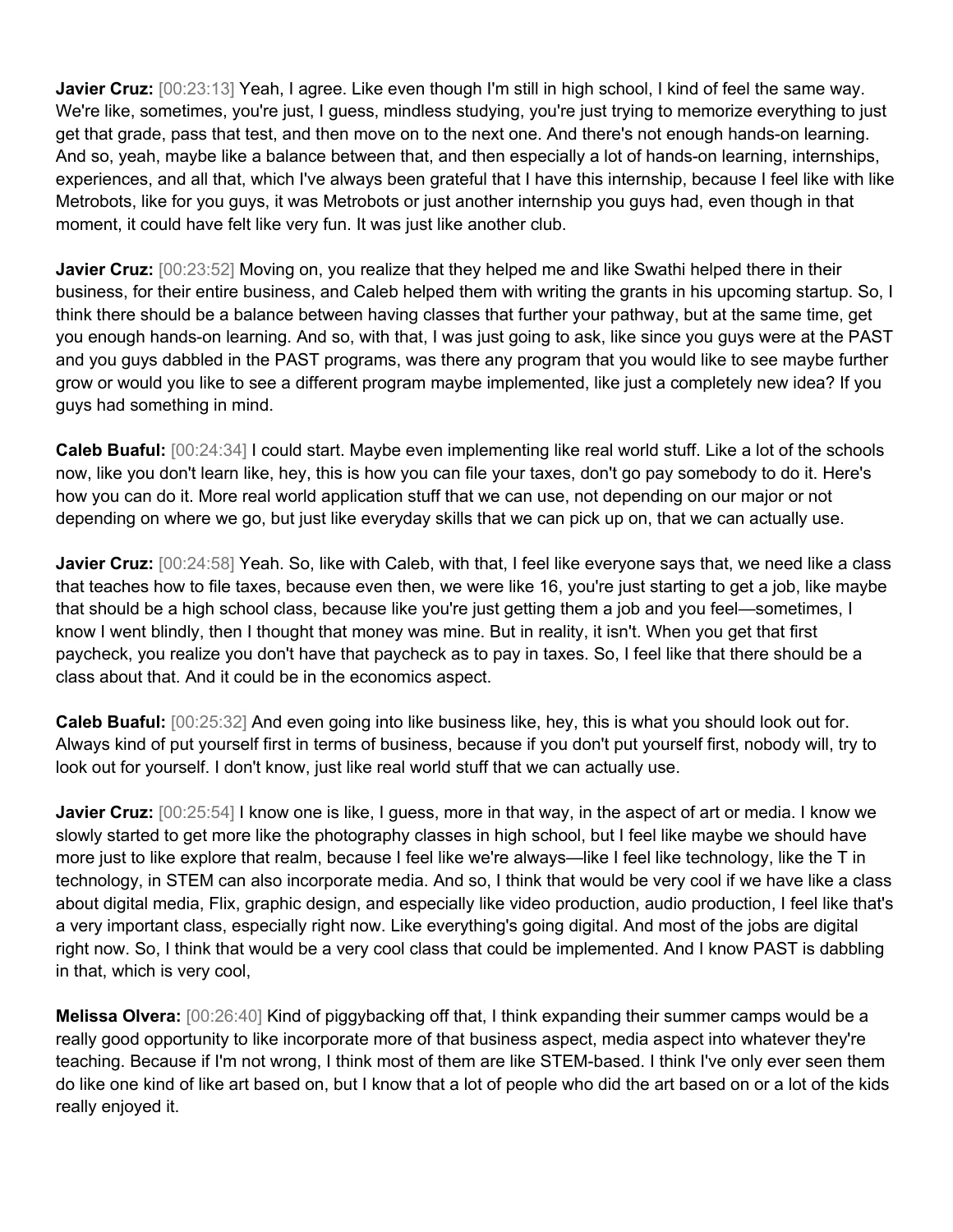**Melissa Olvera:** [00:27:04] So, if they get more of that, I think that would be a really nice way to continue their mission of like pursuing STEM or further developing STEM education, but also like incorporating that really important business aspect that a lot of the students in robotics had, that they've also found really valuable, that can be transferred really well over to summer as well.

**Javier Cruz:** [00:27:27] Yeah, I think that's a very good idea. Yeah. And like off of that, like the summer program, I feel like the summer programs has always been like a good way to further explore like the arts, and just any other program, because I know, like we said, like for me and Caleb, like we wanted to join the Metrobots, but we couldn't, because of like sports, and time management, and all that, but in the summer, you usually have a little bit more time. So, I feel like having those opportunities in the summer as well, just to get that experience is a very cool, cool way. And do you guys have anything else to add just in your experiences, like the past impact, can be about anything?

**Swathi Vudatala:** [00:28:09] Yeah. I think all I would say is the fact that like even throughout whenever we'd write grants and stuff for the Metrobots as well, we discussed how our group and our team was very fortunate to have the resources that we were provided at PAST, having the lab, and all the equipment that we were given, and just like the fact that we were able to stay as late as possible and things like that to actually work. So, I think one thing I would say is that, yeah, I feel like any student comes into contact or is able to work at PAST or whatnot, is very fortunate, because I think we are very lucky to be able to actually have a place like that, where it's very focused on learning, and growth, and just like curiosity.

**Swathi Vudatala:** [00:28:50] I think a lot of schools and a lot of students may not have that opportunity, so I think yeah, I think that I would just emphasize the fact that any way that other schools, and facilities, and foundations can make sure that students have a place where they can grow, learn, just explore, and things like that, I think that'd be highly encouraged, because I feel like the sooner you're able to start like learning, and failing, and growing, I feel like that just creates better curiosity in that person for the rest of their lives. So, yeah, it was a really cool experience.

## **Javier Cruz:** [00:29:22] Yeah.

**Caleb Buaful:** [00:29:23] To piggyback off of what she said, I'm sorry to cut you off, but yeah, I definitely applaud PAST for just kind of creating that environment and that open space where people can be very innovative, just having all those resources available to students to use, especially for it being so close like, hey, you need to—like even with the Metrobots, like hey, you're designing something, you need to cut something real quick in the chop shop, like just having those resources at your fingertips definitely helps, kind of have being exposed to that environment definitely does help.

**Javier Cruz:** [00:29:54] And I just want to point out like what Swathi said, I think failure, it's very important that you said that, because I think a lot of classes or a lot of lab programs, they kind of isolate you from failure. They kind of like want to protect you. And the reality is that that's not going to happen. And I like that in a way, they encouraged failure, because you learn from your mistakes, you grow from your mistakes. And so, I think that's a very important part. And I really applaud PAST for that. Yeah. And I guess the prime example is this, they let me host Learning Unboxed, which is a big surprise to me, and it's just a cool opportunity. So, yeah. Anything you want to add Melissa or Josiah?

**Melissa Olvera:** [00:30:39] I really appreciate how PAST like treats the students that like walk through their doors. I feel everyone is like treated as equal. And they really do believe in everyone who comes through. Like you can go up to them with an idea and they will be so excited about it or like tell them about something that you did, that like you succeeded on or something, and they will be so happy for you. So, they really do believe